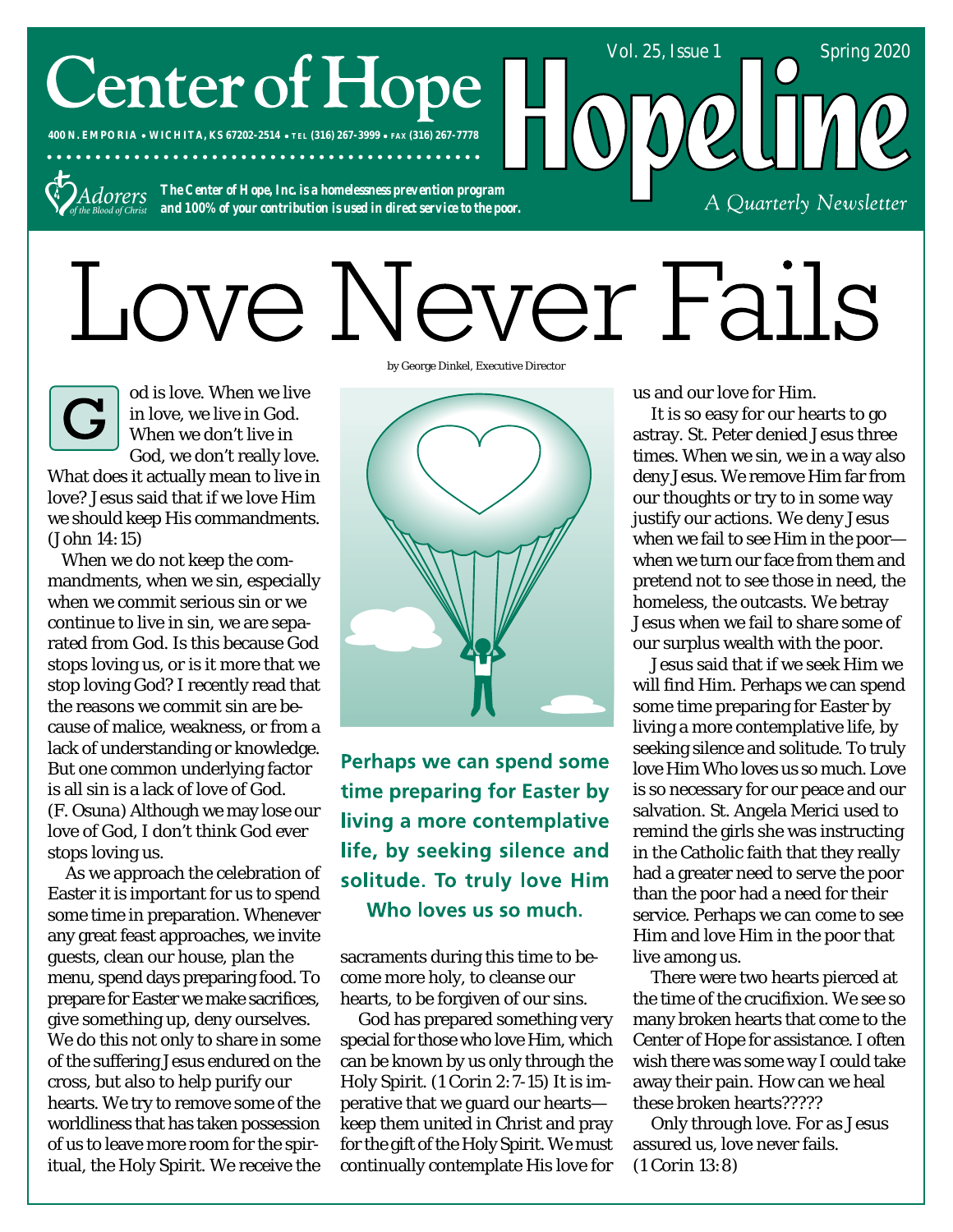**COH Board of Directors:** Chair: Tom McGrath Vice-Chair: Joe Warren Secretary: Sr. Janet Rowley, ASC

#### **Board Members:**

Sandi Baalman Holly Dixon Glen Dolezal Jeff Englert Kathy Kehr Sr Angela Laquet, ASC Christopher Magana Angela McCoy Robin Needham Scot Pennington May Ann Rabe Collin Stieben John Weir Sr. Susan Welsby, ASC Janice Yaeger

#### **CENTER OF HOPE, INC.**

*sponsored by the Adorers of the Blood of Christ*

> **Executive Director** George Dinkel

**Staff:** Sr. Becky Balthazor, ASC Jane Hermann Adriana Palma

#### **Volunteers: ASC Associates**

Maralene Balthazor Mary Corrigan Jerry Dooley Brenda Eck Rebecca Elpers Jerry Ewald Bill Gress Donna Harris Connie Hotze Andrew Jaramillo Victoria Jackson Ann Latta Rachel Lewis Vernon May Carol Meyer Vanessa O'Brien Lisa Oehmke Anthony Osio Marilyn Osio James Ramsey Phyllis Ramsey Lori Rathert Sr. Tarcisia Roths, ASC Dian Rusk Mary Santiago Treva Schaffer Sr. Deborah Schovanec, ASC Regis Schulte Eldon Schumacher Elisabeth Sims Kathy Stone Joe Stuhlsutz Alice Summers Lacey Vess Mary Jobe Waddill Barbara Wattman Marilyn Wells Nicole West Amber Wilson Carolyn Winn Janice Yaeger Patricia Yates

**www.centerof hopeinc.org**

# Pray for Hope

I recently discovered a special devotion to the Blessed Mary titled "Our Lady of Hope." Through the prayers of six young children to "Our Lady of Hope," a small town in France was saved from an invading army. Since we are the Center of Hope, I thought it appropriate that we take "Our Lady of Hope" as our patroness.

 I recently assisted a young mother of two young children who had attempted to commit suicide. She is receiving professional help, but she also needs help in a spiritual way. When I visited with her very briefly about faith, she was so interested and excited, I was deeply touched. You could sense



<sup>J</sup>ray

that she had a deep hunger and longing for faith.

I ask for your prayers for her and the many other clients we see who are struggling in so many ways. Please pray to the Blessed Mary, Our Lady of Hope for her intercession and for all those entrusted to our care at the Center of Hope. So many are suffering from broken

> hearts, lives shattered, and souls searching for truth and holiness. I read once that to pray for those who are in serious sin (and perhaps also those in serious need) is the best kind of almsgiving we can give, so please remember all these souls in your prayers and ask for the intercession of "Our Lady of Hope."

**T**, a single mom with two children, who had to leave a full time job to care for her disabled child. She is working part time but only made \$637 the past month.

**R**, a 25-year-old mom with four young children, has not been able to work full time due to suffering severe headaches. She has been able to stay pretty current on her

rent but owes \$970 on her utility bills.

**M**, a single mom with five children, only made \$200 babysitting this past month. She owes \$932 on her Westar bill.

**J**, is a 61-year-old man who lives by himself and works construction. He had a stroke this past month and is unable to work at this time. He owes \$530 on his rent and \$576 on his utility bills. He does not know when or if he will be able to return to work.

**L**, a 33-year-old mom with six children, missed three weeks of work as a result of her daughter's medical condition. She owes \$1,180 on her rent and \$1,182 on her utility bills.

**R**, a 66-year-old man who lives by himself. He receives \$800 in Social Security income per month, which is close to meeting his monthly expenses, but due to a water leak, he currently owes \$1,104 on his water bill.

**A**, a 47-year-old lady who has been homeless the past year, is currently in a recovery home.



for.

**E**, a single mom with three children, who only made \$300 this past month selling lunch to roofing workers. Due to inclement weather, roofing has been very slow, so her income was very low the past 30 days. Her husband was recently deported and she has not been able to find a job

**K**, a 36-year-old man, has not

been working as he was caring for his mom who recently passed away. He currently is looking for a job but is two months behind on his rent totaling \$770.

**S**, a 32-year-old mom with a 4-year-old daughter, is a victim of domestic violence. She currently has no income but is looking for employment. She owes \$636 on her rent and \$854 on her utility bills.

**A**, is a 26-year-old mom with six young children, including a newborn baby boy who was born with a heart problem. She has a good job but only made \$445 this past month due to being on maternity leave. She won't be able to return to work for at least six weeks. She owes \$1100 on her rent and \$458 on her utility bills.

**J**, a 39-year-old mom with two children, has not been able to work as she has been staying with her 10-year-old son who is autistic. She has not been able to find a school that he can attend that would be able to care for his special needs.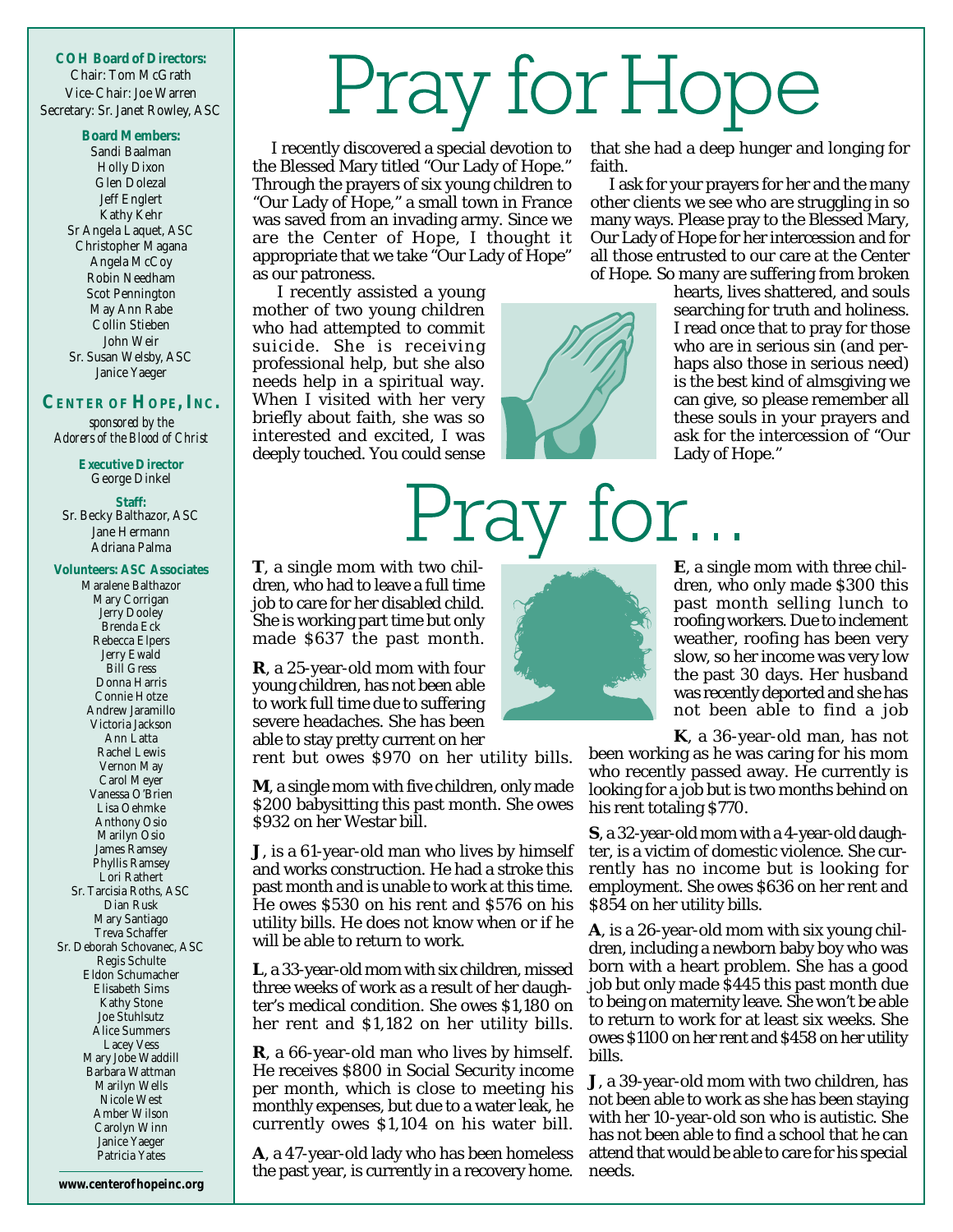## **Center of Hope Dinner RECOGNITION GIFTS**

The Center of Hope is hosting the Annual Benefit Dinner on **Sunday, April 19, 2020** at the Newman University Dugan Library & Conference Center. The doors open at 5:00 p.m. with a private reception for those purchasing a table and 5:30 p.m. with a wine and beer reception for all guests.

 **Roaring 20's** is the theme this year, so we encourage those attending to dress in attire appropriate for the

1920's. We are planning on an award for the best dressed and will have some special surprises in store. The event includes a raffle, a silent auction, and a live auction with some really great items including Chiefs regular season game tickets and a signed Mahomes

jersey, vacation "get-a-ways" in Branson and Tulsa, a golf package including the Flint Hills Golf course, WSU Coach for a day, an HVAC replacement and many other spectacular items. To top off the evening event, we will sell keys to a locked treasure chest containing treasures valued in excess of \$2,200. We look forward to seeing you at the Dinner. Reservations are required. Please register

early so we have a place reserved especially for you. You can register by calling 267-3999 or mailing your registration to: Center of Hope, 400 N Emporia, Wichita KS 67202. A copy of the Dinner invitation can be downloaded from our website: centerofhopeinc.org.

**We would especially like to recognize our Dinner Underwriters: Sisters Adorers of the Blood of Christ, Cargill, Emprise Bank, Fahnestock HVAC, House of Schwan, Learjet, Legacy Bank, Mill Creek Lumber, Newman University, Skyward Credit Union, Spirit AeroSystems, The Tap Inc, and Warren Homes. We sincerely appreciate their contributions to make this event special.**

#### **IN HONOR OF**

Betty Butler Florence Connor Jim Daniels Rev. Ed Deimeke Brenda Eck Jane & Joe Farmer Linda Guyot - 76th birthday Rev. Leon Kerschen Jerry Lazar Ella Mae McGuire Virginia Orth's Grandchildren Andrew & Emily Purcell married 2/8/20 Anthony Sota Rev. Ken VanHaverbeke Robert & Mary Waddill Carolyn Winn Center of Hope Staff, Board of Directors, Volunteers and Their Families

#### **IN MEMORY OF**

Charles & Teresa Beckett Rosemary Beckman Msgr. John Gilsenan Mary Meyer David McFadden Norbert Pacacha Norma Trotnic John VenJohn Virginia Wagner

## **KENDRA SCOTT M THER'S DAY FOR HOPE**

Mother's Day will be celebrated on Sunday May 10, 2020 this year. If you are looking for a unique gift for your mother and would like to help the poor, this is the perfect opportunity. A mother's love for her children is unending. Many of those we serve are young mothers with small children who are trying so hard to provide for their families and to keep them together with incomes well below the poverty guidelines.

**The Kendra Scott store, which provides a collection of beautifully designed jewelry, is located in the Waterfront at 1423 N Webb Road, suite 117, and has offered to donate proceeds from sales made on May 7, 2020 from 4:30 to 6:30 p.m.** So if you are looking for the perfect gift, a gift that will have a special meaning to your mother, a gift that will be such a blessing to many young mothers living among us, we encourage you to stop by the Kendra Scott store on May 7th. Happy Mother's Day!!!!!

## Building Renovatio:

We were very sad to find that on the day before New Year's Day, a driver had lost control of his vehicle and crashed into the side of our building and did extensive damage to our front lobby. We are very grateful that no one was injured in the accident and for the many graces God has blessed us with through those who have helped us in this difficult time. We had to temporarily move our entrance to the rear of the building and our rear hallway is now our lobby, but we are able to continue our operations as usual. Our volunteers and Board Members have been so helpful and understanding in working through this difficult time. Dondlinger Construction has done an amazing job in responding quickly to shore up the building which did incur structural damage and to help ensure the safe continuation of our services to all those in need.